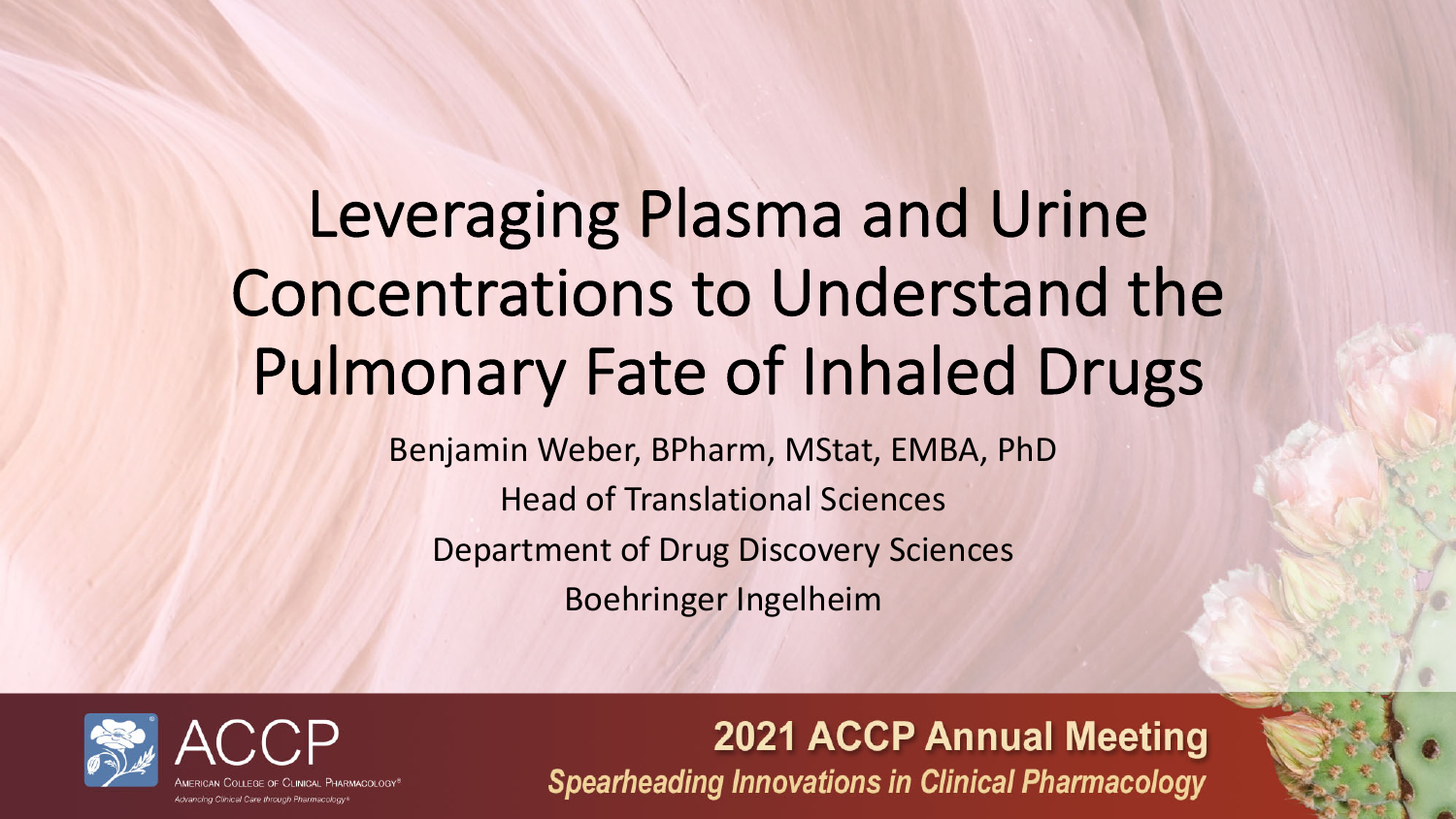# **Notes**

- **Presented concepts are similarly applicable to other local drug administration routes (e.g., intravitreal)**
- **However, adjustment taking target organ anatomy and physiology into account may be required**

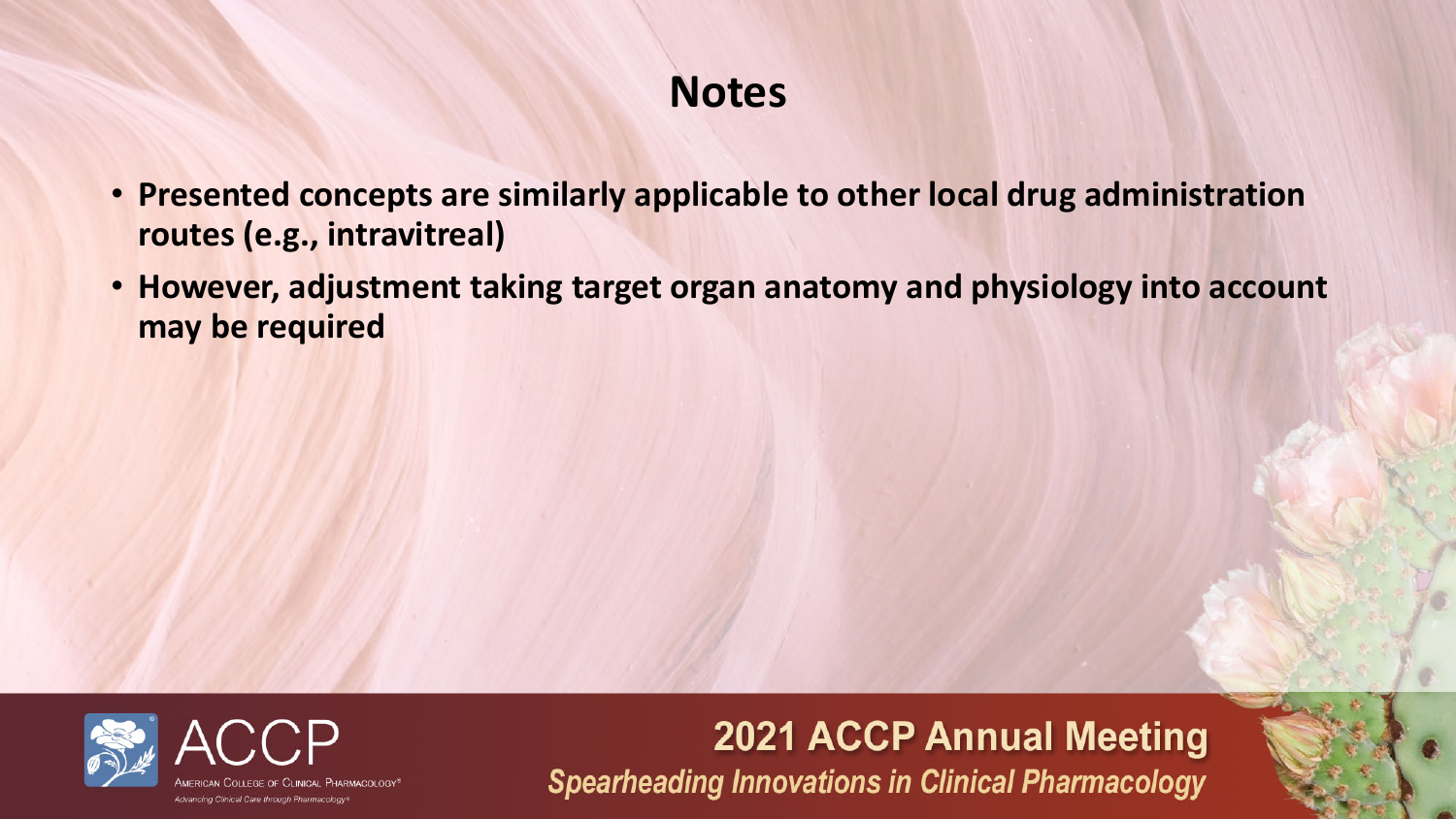### **Unglamorous**

### **Highly Impactful**

- **Determine pulmonary residence time of inhaled drugs**
- **Confirm existing and generate new hypothesis of pulmonary fate of inhaled drugs**
- **Key component for streamlining and accelerating the pre-clinical and clinical development of new drugs**

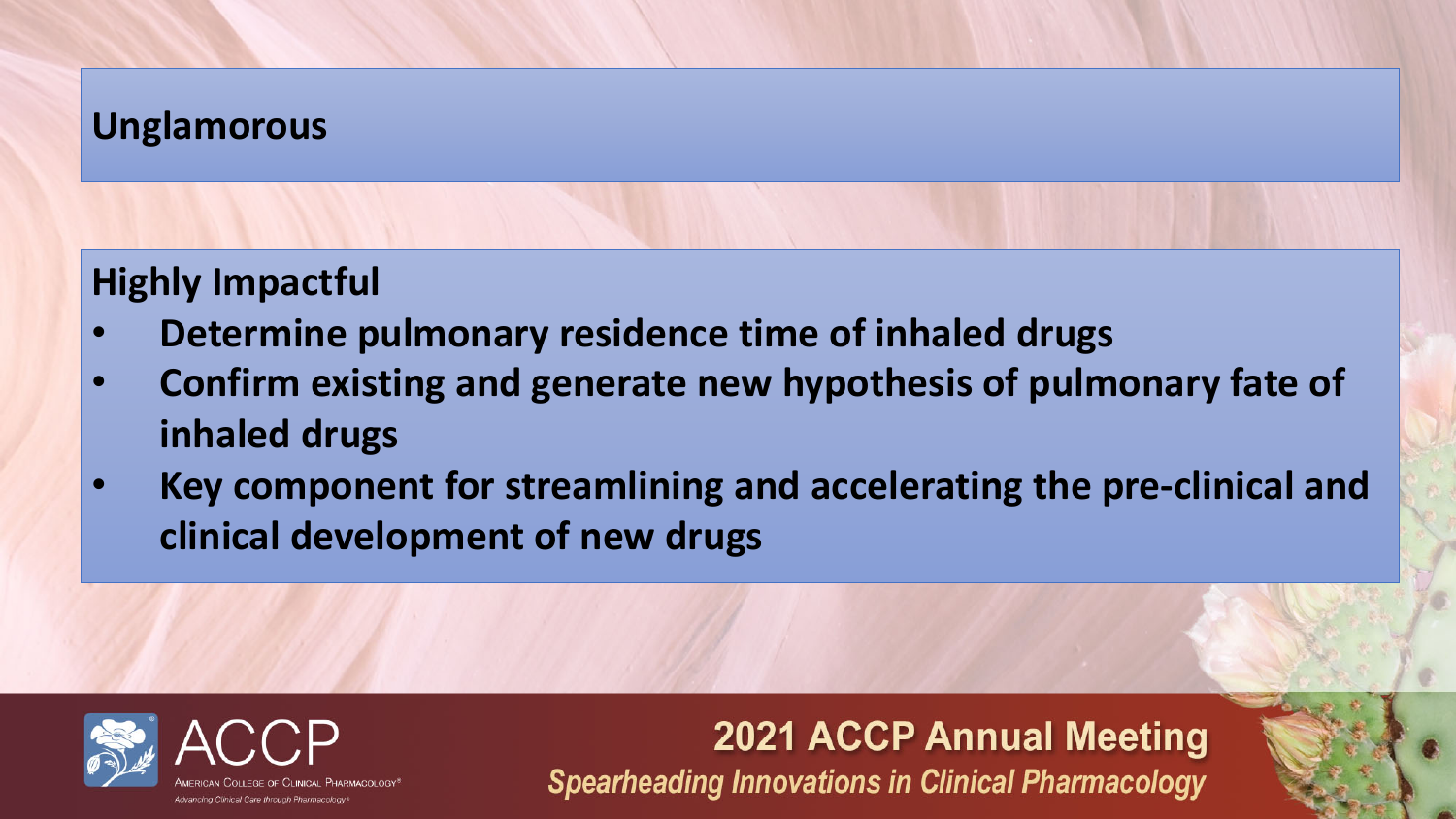### **What is the Challenge?**



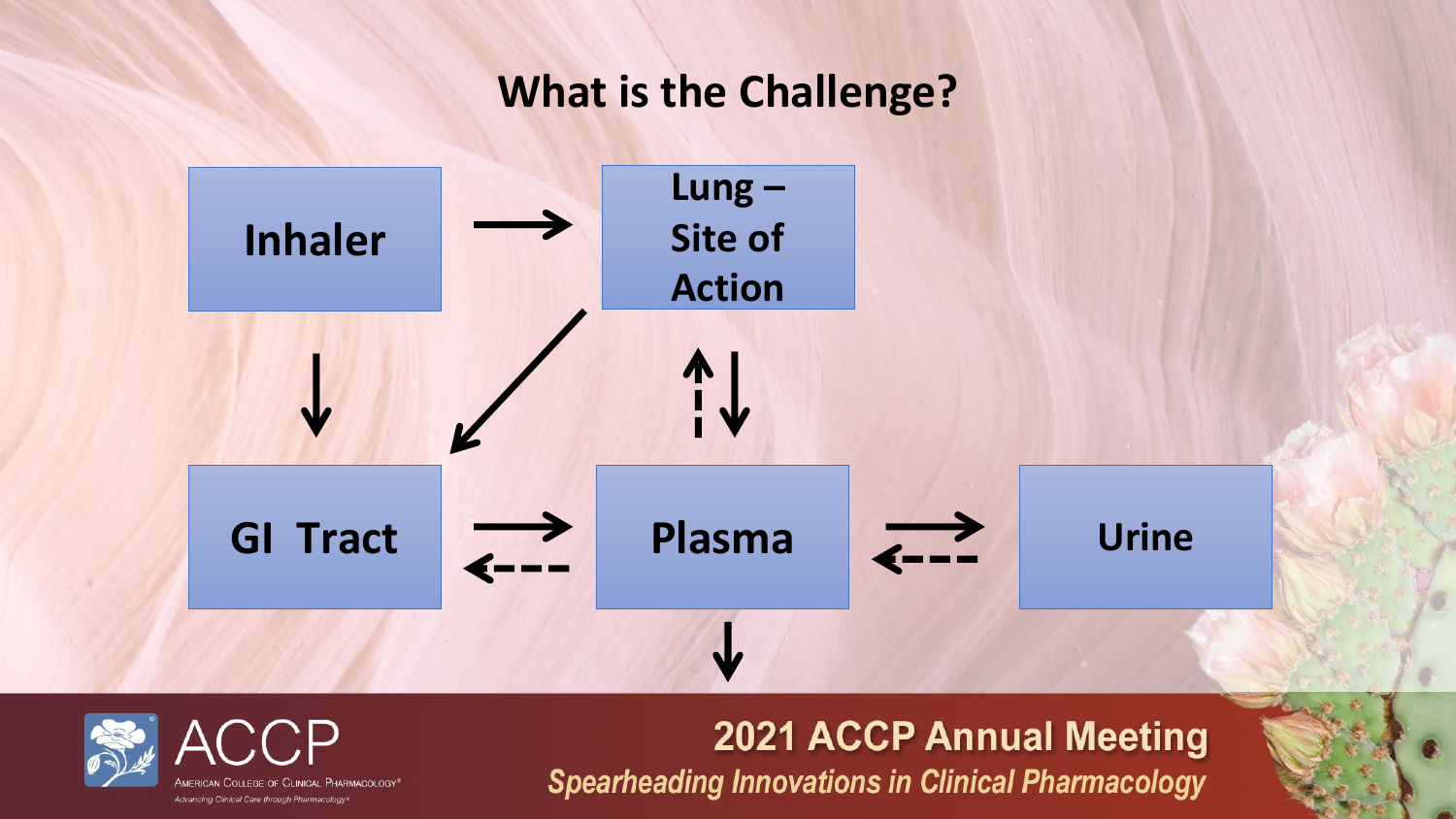# **Method: Deconvolution by Paramet**

**Healthy Subjects**

**IV Data [Inh](https://doi.org/10.1111/bcp.12118)alation Inhalation With Charcoal**

> **Healthy Subjects**

Bartels, C., Looby, M., Sechaud, R. and Kaiser, G. (2013), Pharmacokinetics of glycopyrronium in the lung. Br J Clin Pharmacol, 76: 868





cing Clinical Care through Pharmacology

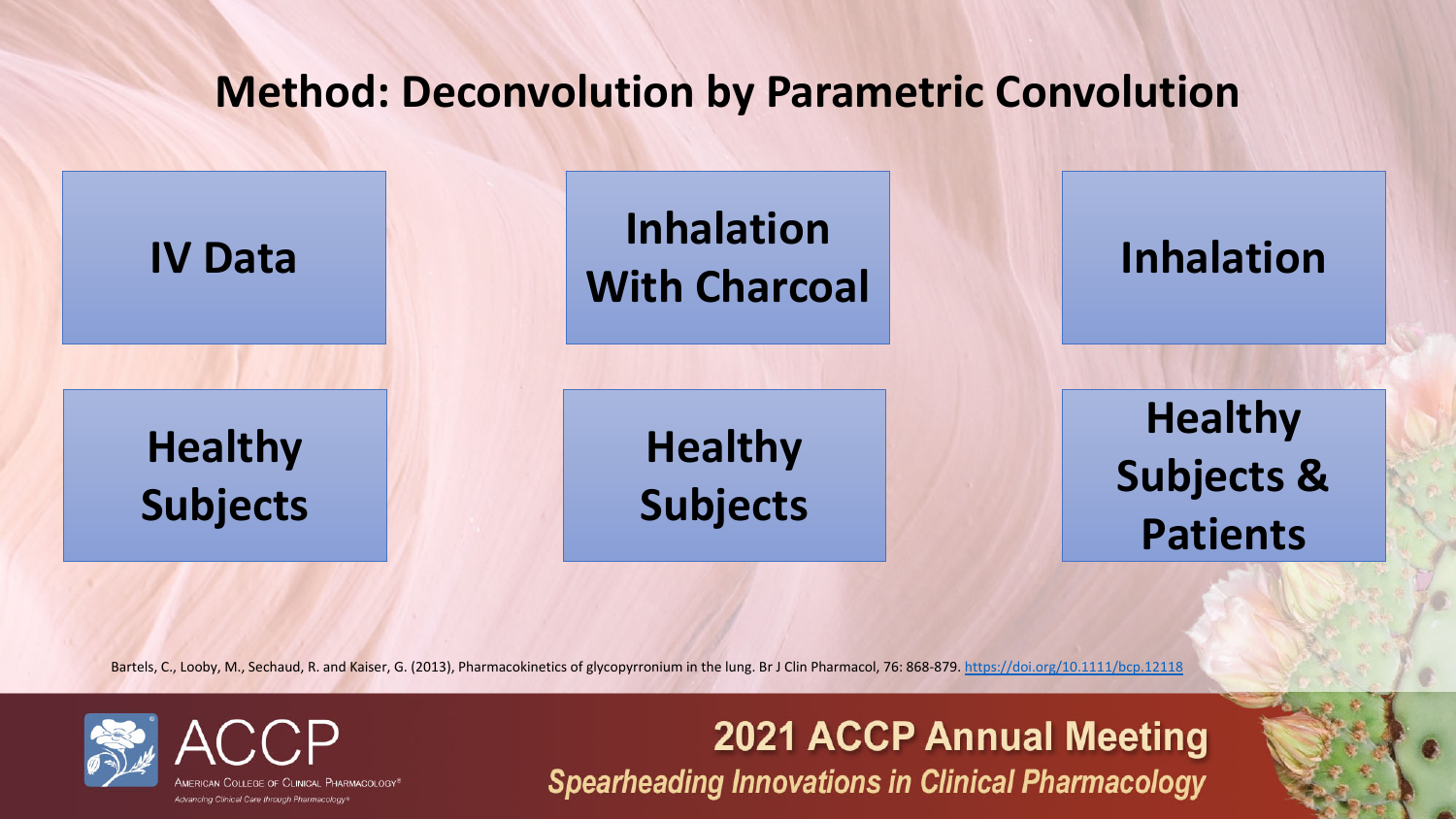### **Key Assumptions**

**Route of Administration** 

### **Disease Population**

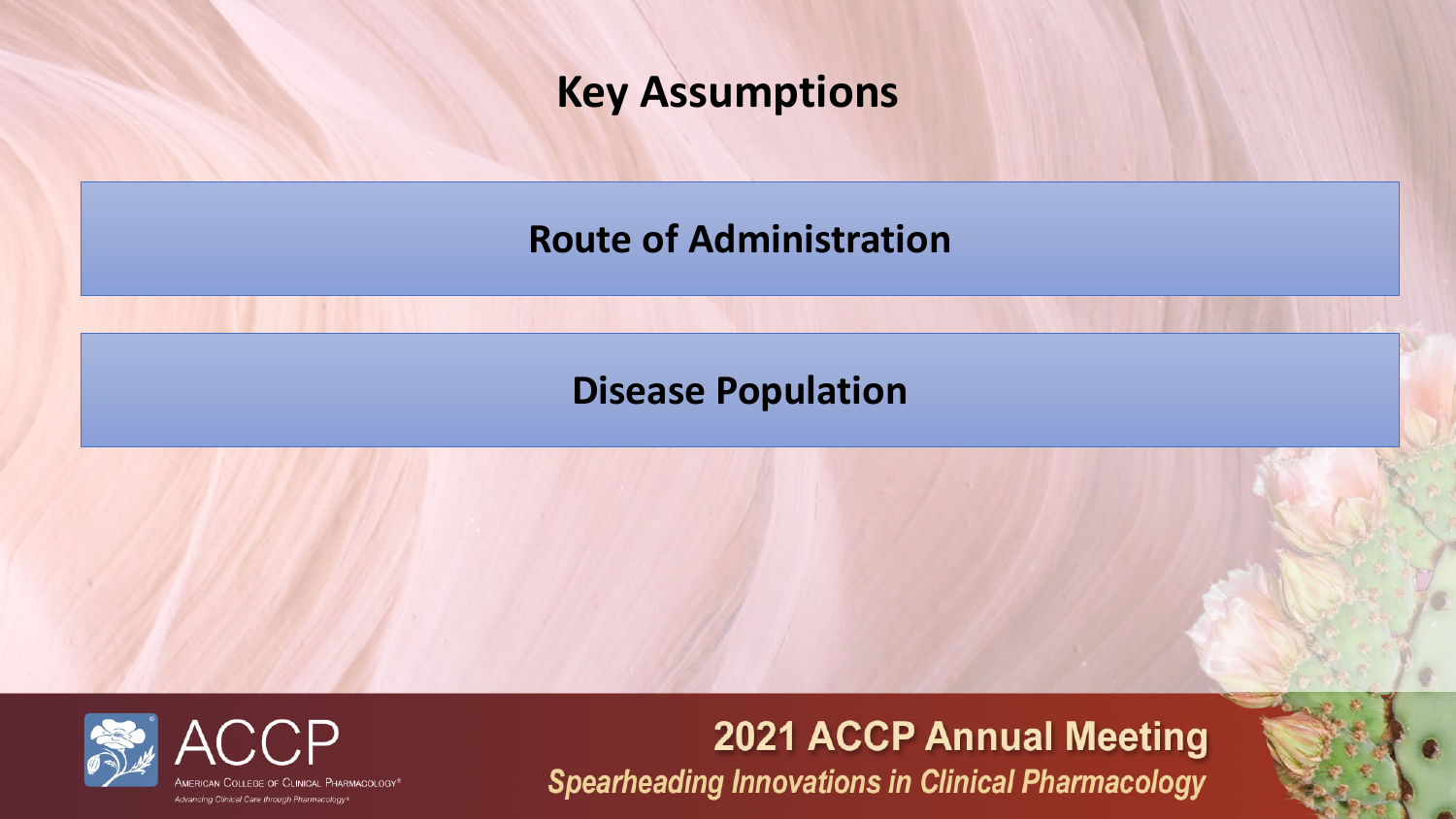# **Inhaled Glycopyrronium – Bree Powder & Healthy Subject**

#### **Pulmonary Bioavailable Fraction 52.6%**

2021 ACCP

**Spearheading Innovations in (** 

| <b>Absorption Process</b> | <b>Absorption Half-Life (h)</b> | Fract     |
|---------------------------|---------------------------------|-----------|
| <b>Slow</b>               | 80                              | 79        |
| Intermediate              | 0.45                            | 9         |
| Fast                      | < 0.03                          | <b>12</b> |

#### **Authors did not propose a mechanistic explanational absorption processes based on the available data**

Bartels, C., Looby, M., Sechaud, R. and Kaiser, G. (2013), Pharmacokinetics of glycopyrronium in the lung. Br J Clin Pharmacol, 76: 868





ng Clinical Care through Pharmacology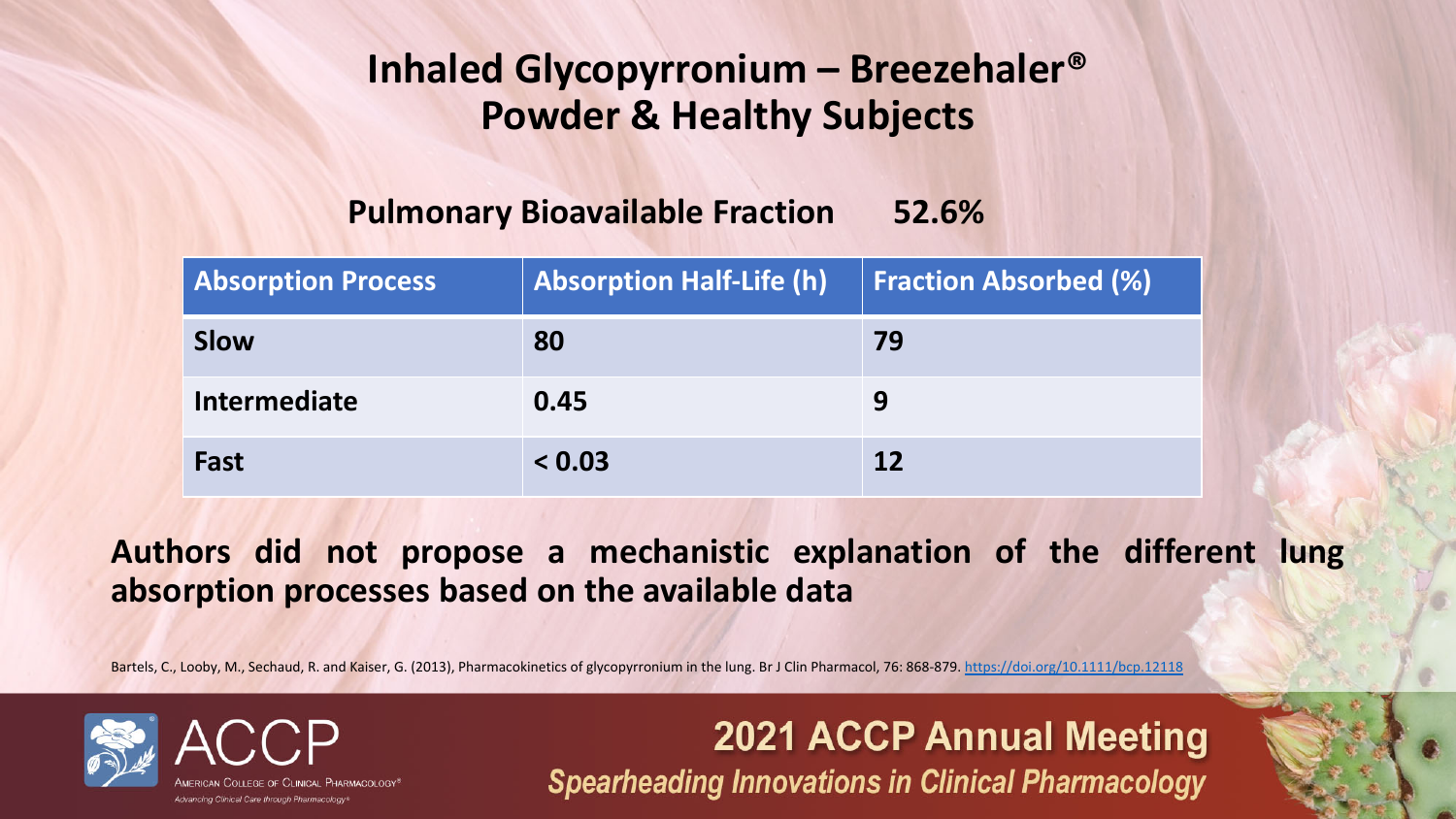# **Inhaled Olodaterol - Respirational Solution & Healthy Subjects; Plasma**

#### **Pulmonary Bioavailable Fraction 49.4 %**

| <b>Absorption Process</b> | <b>Absorption Half-Life (h)</b> | Fract |
|---------------------------|---------------------------------|-------|
| <b>Slow</b>               | 21.8                            | 70.1  |
| <b>Intermediate</b>       | 2.00                            | 26.6  |
| Fast                      | 0.268                           | 3.31  |

### Pulmonary absorption half-lives of small molecules with<br>coefficients like that of olodaterol (the log D value at pl **assumed to be between 1 min and 1 h**

Borghardt, J. M., Weber, B., Staab, A., Kunz, C., Formella, S., and Kloft, C. (2016) Investigating pulmonary and systemic pharmacokine pharmacokinetic approach. *Br J Clin Pharmacol*, 81: 538– 552. doi: 10.1111/bcp.12780.





cing Clinical Care through Pharmacology

2021 ACCP **Spearheading Innovations in (**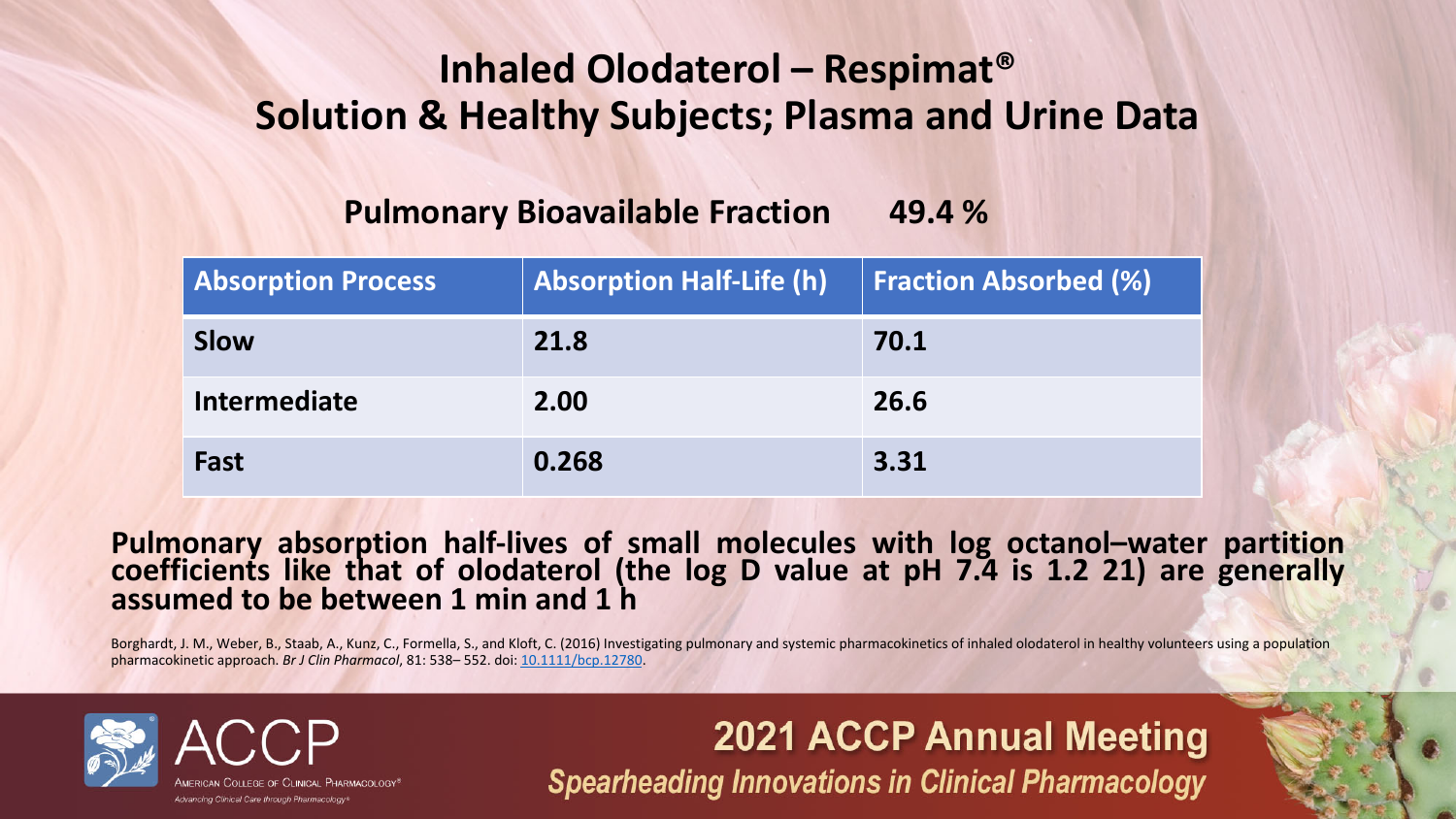### **Inhaled Olodaterol – Respimat® Solution & Healthy Subjects**



**% of the lung dose in different airway generations: Trachea-G14 (light blue), G15-20 (blue), G21-alveoli (dark blue)**

| <b>PK Modelling Results</b> |        |
|-----------------------------|--------|
| <b>Slow</b>                 | 70.1 % |
| <b>Intermediate</b>         | 26.6 % |
| Fast                        | 3.31%  |

**Based on physico-chemical properties, lysosomal trapping may be potential explanation**

**Ciciliani A-M, Wachtel H, Langguth P. Respiratory Drug Delivery; 2014; Fajardo, Puerto Rico: Davis Healthcare International Publishing, LLC.**

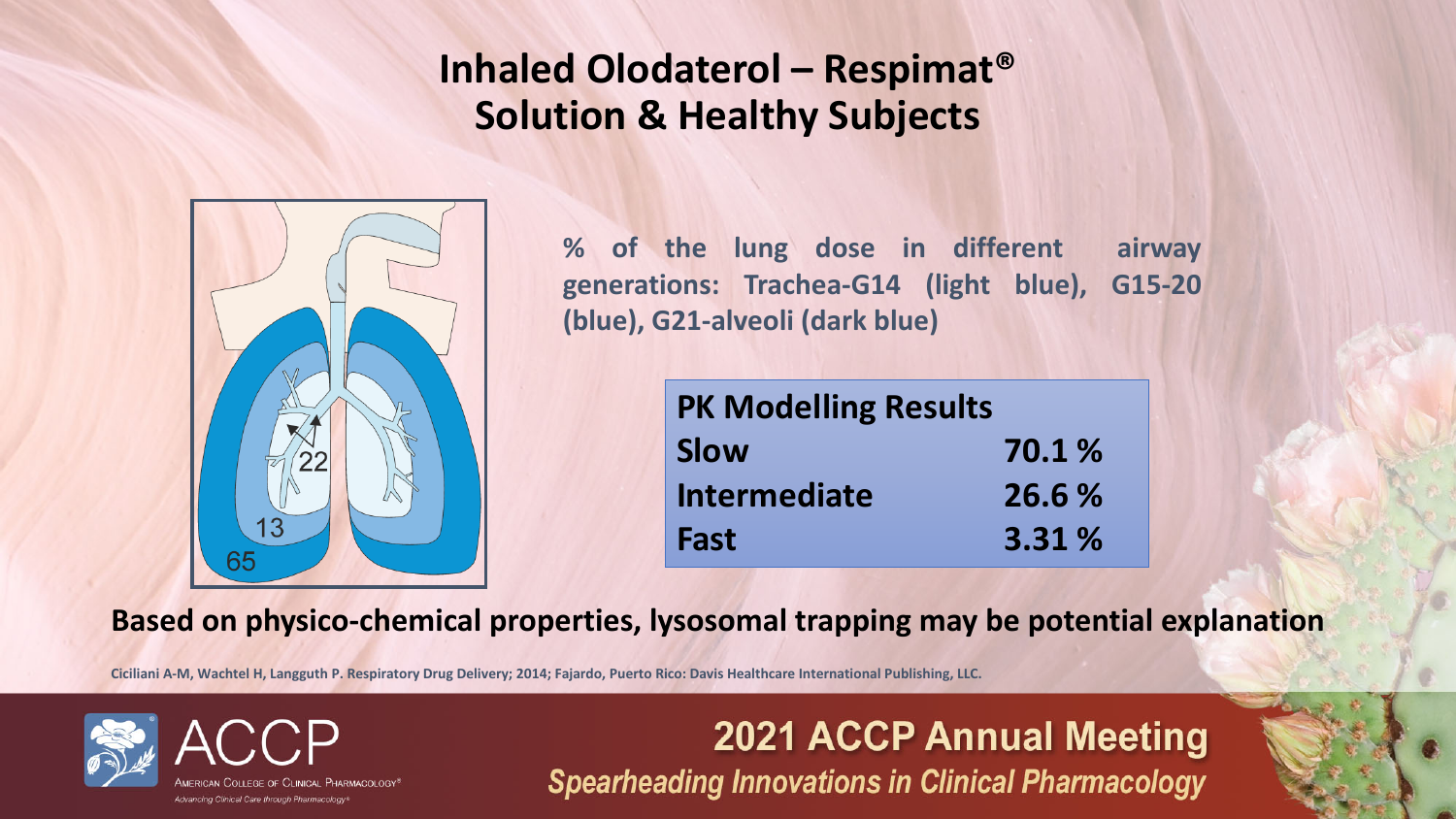### **Inhaled Olodaterol – Respimat® Solution & Asthma/COPD Patients**

|                                               | <b>Healthy</b>                                   | <b>COPD</b>    | <b>Asthma</b>   |  |  |
|-----------------------------------------------|--------------------------------------------------|----------------|-----------------|--|--|
| <b>Pulmonary Bioavailable</b><br>Fraction (%) | 48.7                                             | 53.6           | 48.7            |  |  |
|                                               | Fraction Absorbed (%)   Absorption Half-Life (h) |                |                 |  |  |
| <b>Slow</b>                                   | 74.6   18.5                                      | $80.1$   37.8  | $87.2$   18.5   |  |  |
| Intermediate                                  | $21.6$   1.55                                    | $16.9$   1.55  | $10.9$   1.55   |  |  |
| Fast                                          | 8.81   17.3 min                                  | 2.98   9.7 min | 1.92   9.08 min |  |  |

#### **Caucasian, non-smoker with BSA 1.89m2**

#### **BSA, smoking status and race affect pulmonary PK parameters**

Borghardt, J. M., Weber, B., Staab, A., Kunz, C., and Kloft, C. (2016) Model-based evaluation of pulmonary pharmacokinetics in asthmatic and COPD patients after oral olodaterol inhalation. Br J Clin Pharmacol, 82: 739– 753. doi: 10.1111/bcp.12999.

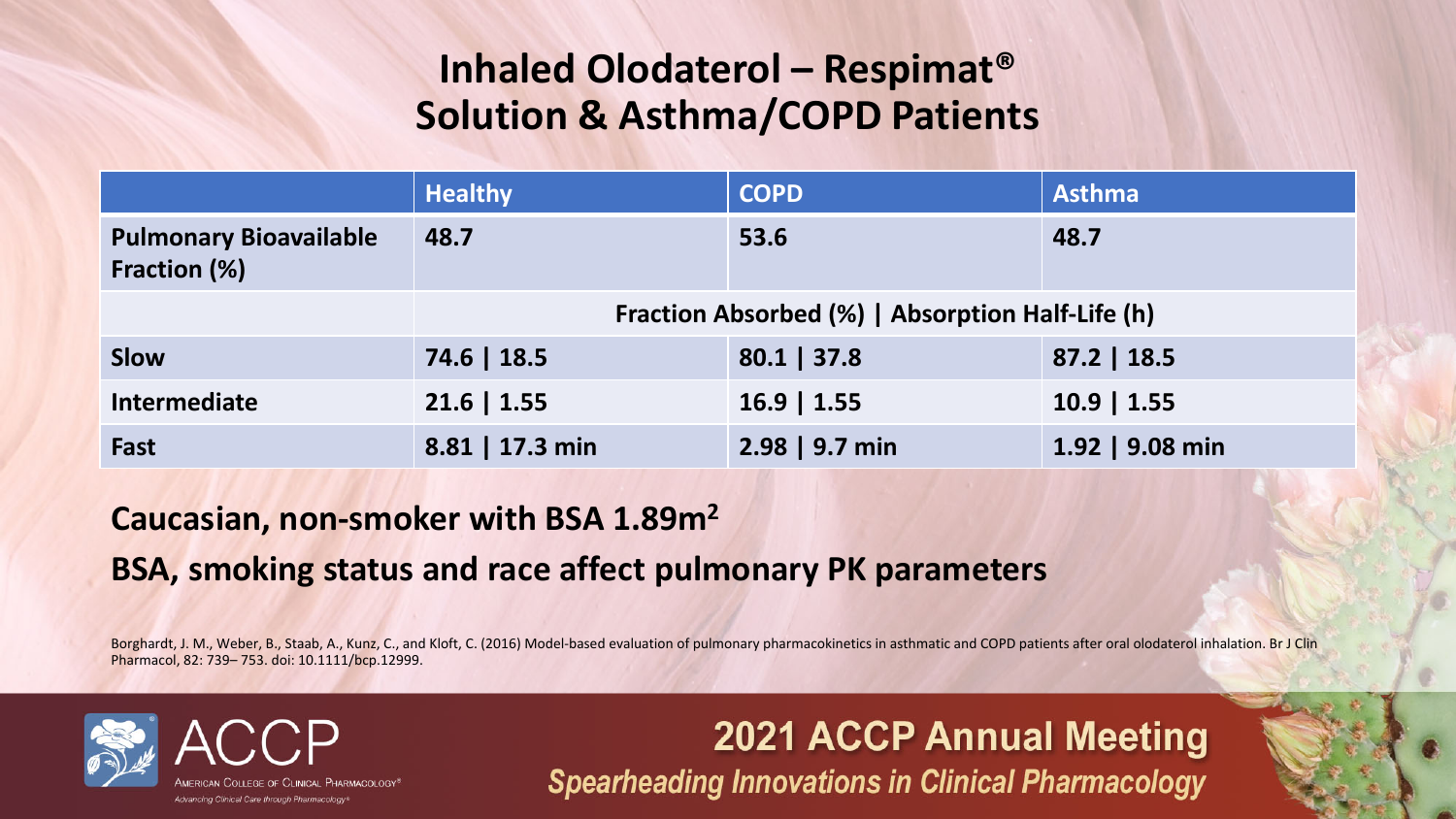### **Translational Pharmacology**



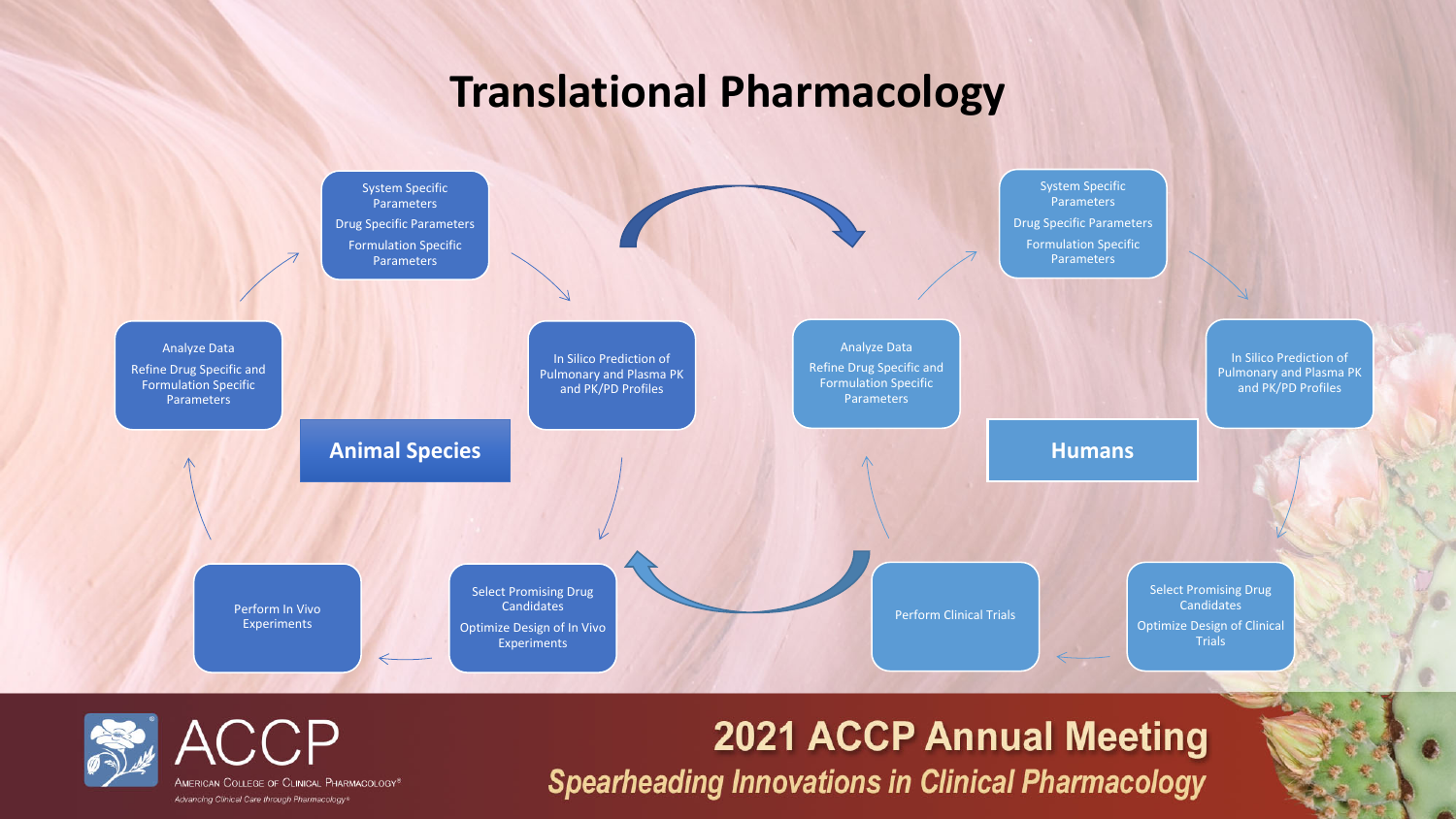### **Key Messages**

**Plasma and urine data after inhalation can be leveraged to** 

- **Determine pulmonary residence time of inhaled drugs**
- **Confirm existing and generate new hypothesis of pulmonary fate of inhaled drugs**
- **Streamline and accelerate the pre-clinical and clinical development of new drugs**